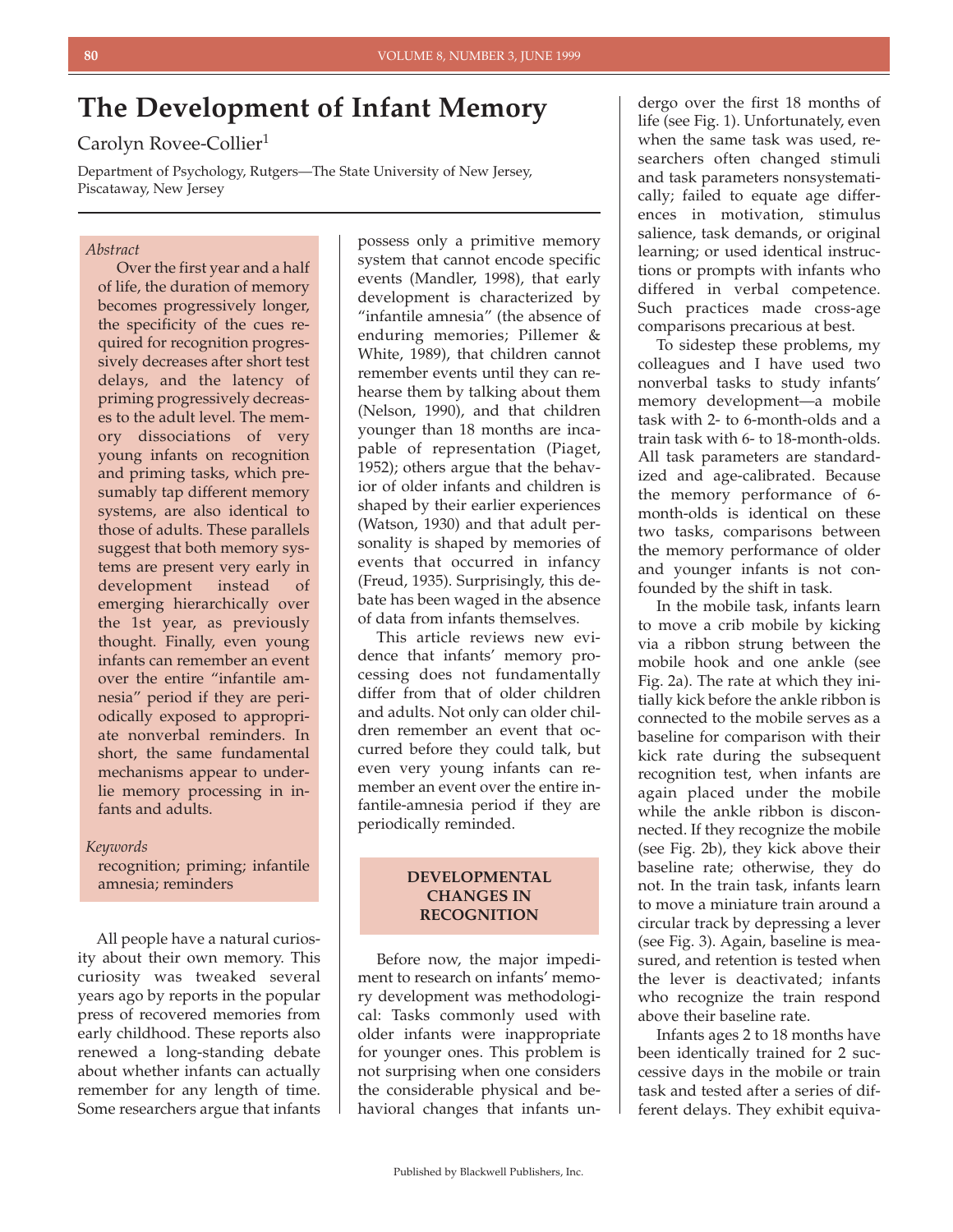

**Fig. 1.** Infants 2, 3, 6, 9, 12, 15, and 18 months of age (from left to right). Note the dramatic differences between the younger and older infants.

lent retention after short delays, but their duration of retention increases linearly with age (see Fig. 4)—a result not attributable to age differences in activity or speed of learning. At any given age, however, memory performance can be altered simply by changing the parameters of training. If given three 6-min training sessions instead of two 9-min sessions, for example, 8 week-olds remember for 2 weeks (as long as 6-month-olds given two 6-min sessions), instead of 1 or 2 days only.

Age differences in retention that have been obtained with other paradigms similarly reflect differences in task parameters and not in the underlying memory processes. In the deferred-imitation paradigm, for example, infants watch an adult manipulate



**Fig. 2.** A 3-month-old during training in the mobile task and during a retention test. During training (a), the infant's kicks move the mobile by means of the ankle ribbon that is connected to the mobile hook. During baseline and all retention tests (b), the ankle ribbon and the mobile are connected to different hooks so that kicks cannot move the mobile.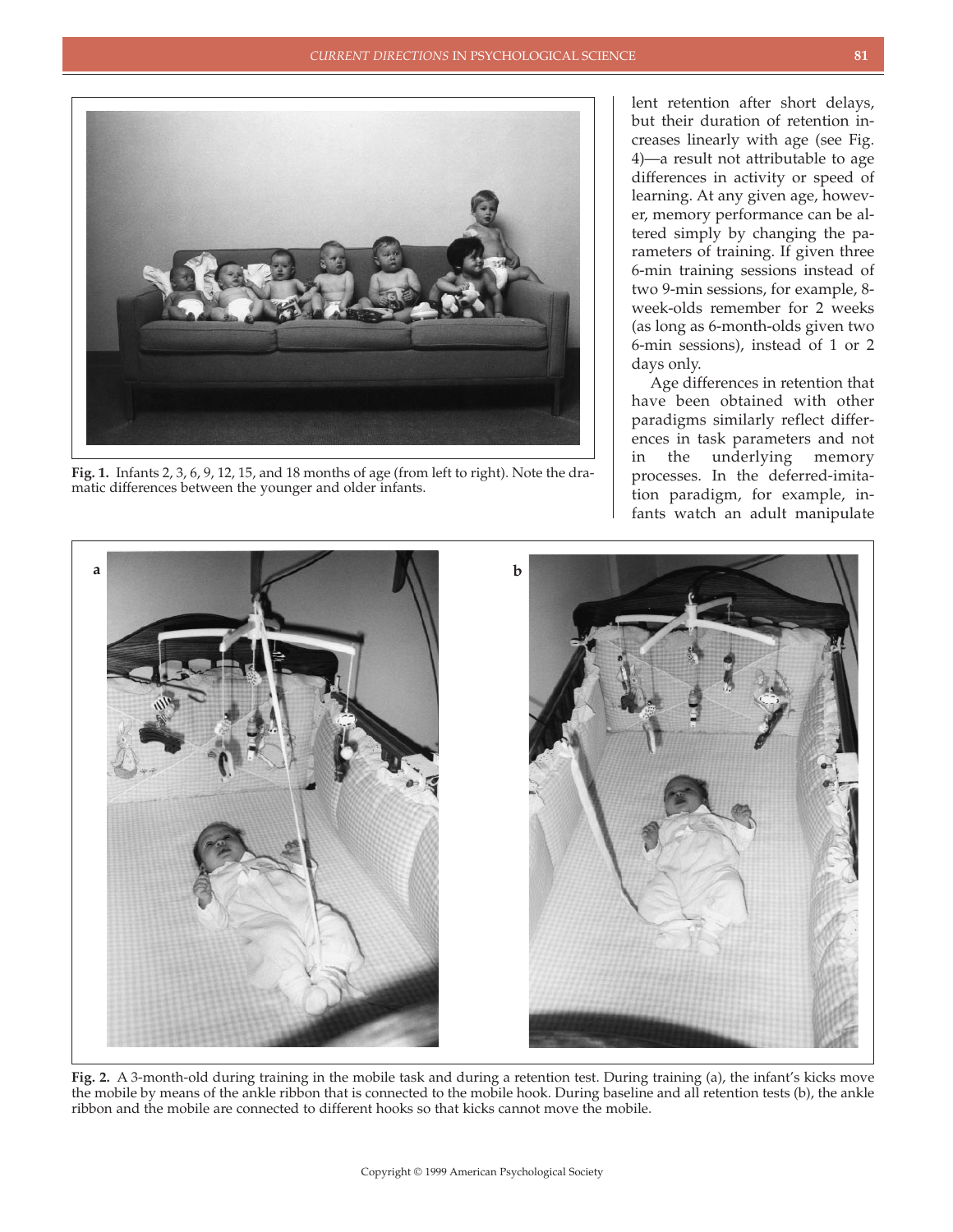

**Fig. 3.** A 6-month-old infant during training in the train task. Pressing the lever moves the toy train.

an object and are asked to imitate those actions later. At 6 months (the youngest age at which this paradigm can be used), infants who watch for 30 s in a single session successfully imitate if tested immediately afterward, but not if tested 24 hr later; if they watch for 60 s, however, they can imitate successfully 24 hr later (Barr, Dowden, & Hayne, 1996). Similarly, 18-month-olds exhibit deferred imitation for 4 weeks after one session but for 10 weeks after two sessions.

#### **DEVELOPMENTAL CHANGES IN MEMORY SPECIFICITY**

Because only cues that are highly similar to what is in a memory can retrieve it, the informational content of infants' memories can be determined by probing the memories with different retrieval cues and seeing which ones are effective. We followed this strategy with infants from 2 to 12 months of age by testing them after a series of delays either with a new mobile or

train or in a context different from where they were trained. Because infants remember increasingly longer as they get older (see Fig. 4), we compared their memory performance after equivalent delays the shortest, middle, and longest points on the forgetting function of each age.

For infants between 2 and 6 months of age, only the original mobile (or train) is an effective retrieval cue when testing occurs 1 day after training; a novel one is not. For infants between 9 and 12 months of age, however, a novel train can cue retrieval when testing occurs within 2 weeks of training, but not after longer delays (from 3 to 8 weeks), when only the original train can cue retrieval. A similar pattern is seen in deferred-imitation tests, although the duration of retention in this paradigm is shorter overall. Six-month-olds will not imitate if the test object is novel. Twelve-month-olds will—but only after delays on the order of minutes; after longer delays, they will imitate only if the test object is the one they saw originally (Hayne, MacDonald, & Barr, 1997). The fact

that novel objects can cue retrieval only after delays when they can be clearly differentiated from the original training objects indicates that older infants actively disregard the difference. This emerging strategy enables older infants to "test the waters" and determine whether or not new objects that they encounter in the same context are functionally equivalent to the old ones.

When the training and testing contexts differ, infants exhibit a different pattern. At 3, 9, and 12 months of age, infants recognize the training object in a different context after all but the very longest test delays. Apparently, when the memory is weak, information about the context facilitates its retrieval. Between 12 and 24 months of age, infants will also imitate an action that they saw in one context (e.g., the day-care center) when tested with the same object in a different context (e.g., the laboratory) a few days later. Taken together, these findings reveal that infants can remember what they learn in one place if tested in another except after relatively long delays. Parents, educators, and public policy experts will be comforted to know that infants can transfer what they learn at the daycare center or in nursery school to home if given an opportunity to do so before too much time has passed.

### **DEVELOPMENTAL CHANGES IN PRIMING LATENCY**

Even if infants cannot recognize a stimulus, like adults, they can still respond to it if they are exposed to a memory prime (or prompt) before the retention test. The prime, an isolated component of the original training situation, such as the original mobile or context, initiates a perceptual identification process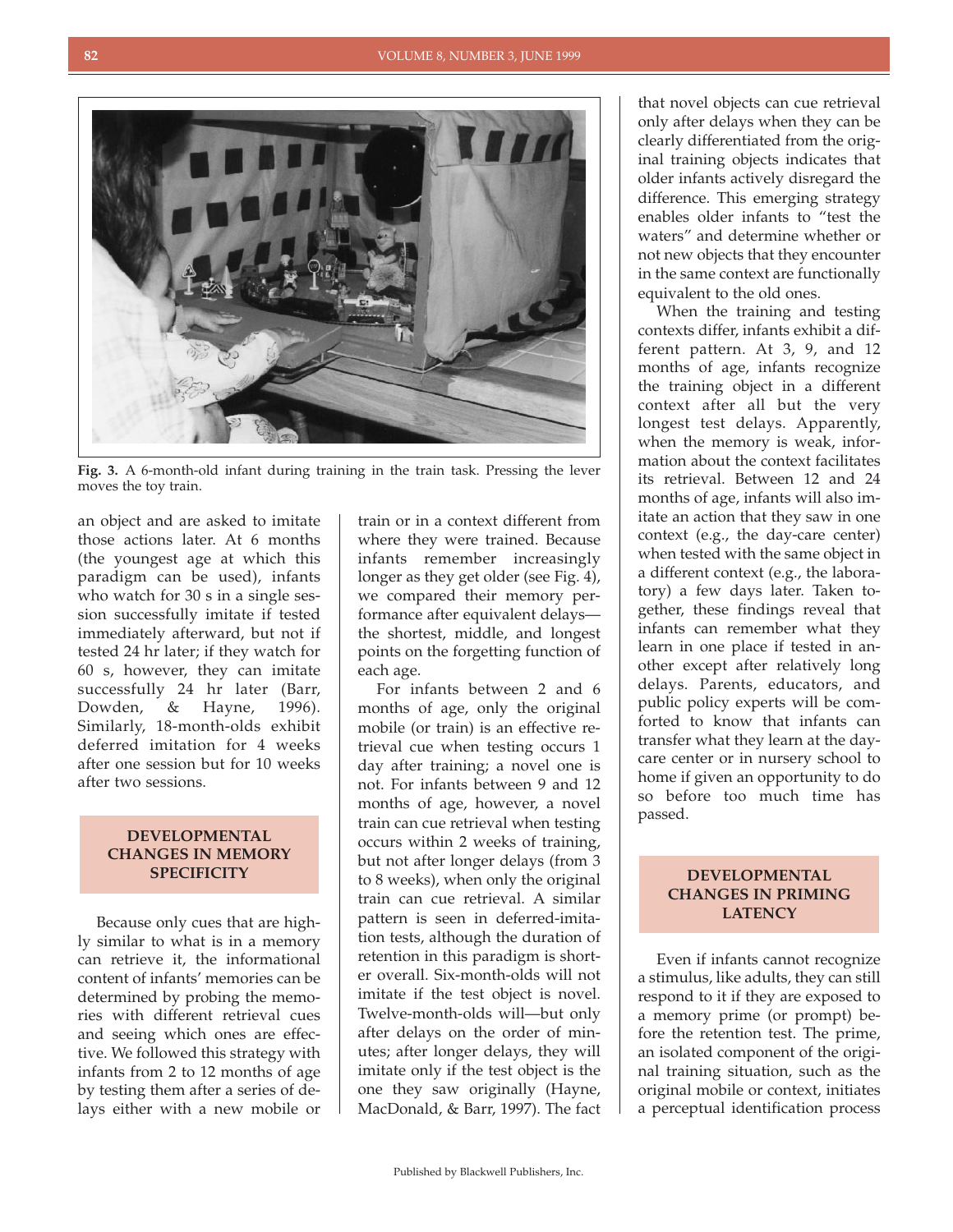

**Fig. 4.** Maximum duration of retention over the first 18 months of life. Filled circles show retention on the mobile task, and open circles show retention on the train task; 6-month-olds were trained and tested in both tasks.

that facilitates retrieval of the latent memory by increasing its accessibility. In a recent series of studies, Hildreth and I primed memories that infants had forgotten (i.e., their performance on the long-term retention test was at baseline) and then assessed how long it took for the memories to be recovered (i.e., for infants to exhibit significant retention on the ensuing test; Hildreth & Rovee-Collier, 1999). Infants from 3 to 12 months of age were trained in the mobile or train task and were primed—only briefly and only once—with the original mobile or train 1 week after they no longer recognized it. Even though the time it took infants to forget the training event increased linearly with age (see Fig. 4), the latency of priming decreased over this same period until, at 12 months of age, infants responded instantaneously to the prime (see Fig. 5).

This result reveals that the speed of memory processing increases over the 1st year of life. Even at 3 months of age, however, infants respond instantaneously if a prime is presented if the memory was recently acquired. Infants who were trained with a threemobile serial list, for example, recognized only the first mobile on the list 24 hr later—a classic primacy effect. If primed with the first mobile immediately before the 24-hr test, however, they also recognized the second mobile; and if successively primed with the first two mobiles on the study list, they recognized the third mobile (Gulya, Rovee-Collier, Galluccio, & Wilk, 1998).



**Fig. 5.** Decrease in priming latency (graphed in log seconds) over the 1st year of life. Open circles show results on the mobile task, and filled circles show results on the train task; 6-montholds were trained, primed, and tested in both tasks. Each data point indicates how long it took infants of a given age to exhibit retention after being exposed to a 2-min prime.

### **DEVELOPMENT OF MULTIPLE MEMORY SYSTEMS**

The notion that memory processing is mediated by two functionally different and independent memory systems originated more than a quarter-century ago with clinical observations that amnesics are impaired relative to normal adults on recognition but not on priming tests. Amnesics, for example, performed poorly when asked to recognize which of four words was on a list they had studied just minutes earlier, but they performed as well as normal adults when given a word fragment (the prime) and asked to complete it with the first word that came to mind. Typically, they completed the word fragments with words from the previous study list, even though they could not recognize them. This dissociation suggested that recognition and priming tests tap different underlying memory systems—one that is impaired in amnesia (explicit or declarative mem-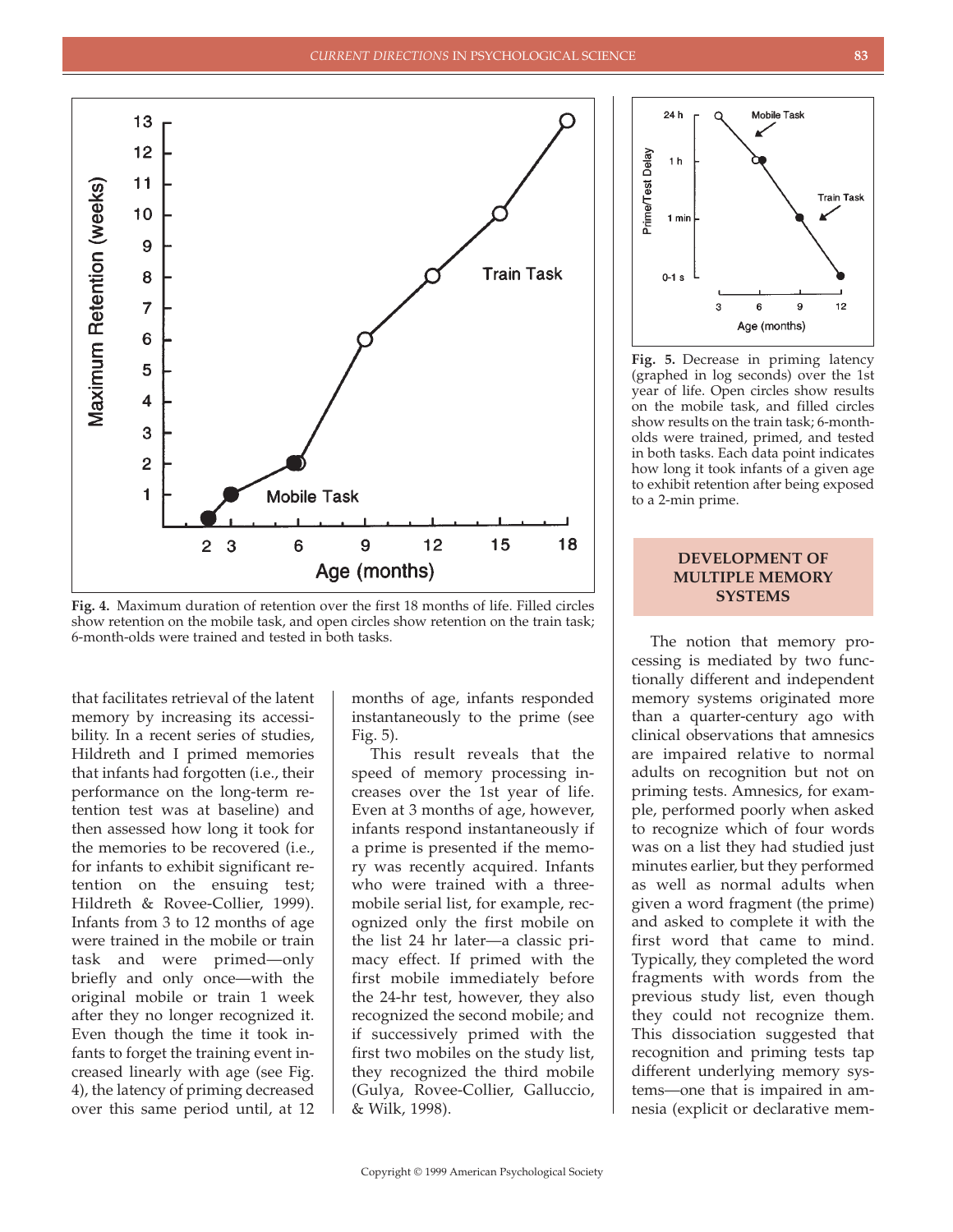ory) and one that is not (implicit or nondeclarative memory). Since then, more than a dozen independent variables have been found to differentially affect adults' memory performance on recognition and priming tests, and memory dissociations have become a diagnostic for the existence of two memory systems.

For years, these memory systems were thought to develop hierarchically, with infants possessing only the primitive, perceptualpriming system until late in their 1st year. This assumption was based on the Jacksonian "first in, last out" principle of the development and dissolution of function (i.e., the function that appears earliest in development disappears last when the organism is undergoing demise), but empirical support for it in the domain of memory came only from studies of aging amnesics (McKee & Squire, 1993)—not infants. Now, new evidence has shown that all of the same independent variables that produce dissociations on recognition and priming tests with adults produce dissociations on recognition and priming tests with infants as well (Rovee-Collier, 1997). For example, priming produces the same degree of retention after all training-test delays, but the degree of retention on recognition tests decreases as the training-test delay becomes longer for both adults (Tulving, Schacter, & Stark, 1982) and infants. This evidence demonstrates that the Jacksonian principle does not apply to the development of memory systems; rather, both systems are present and functional from early infancy.

#### **MAINTAINING MEMORIES WITH REMINDERS**

Two recent studies from our laboratory have demonstrated

that periodic nonverbal reminders can maintain the memory of an event from early infancy (2 and 6 months of age) through 1 1/2 to 2 years of age—-the entire span of the developmental period thought to be characterized by infantile amnesia. In the first study (Rovee-Collier, Hartshorn, & DiRubbo, in press), 8-week-olds learned the mobile task. Every 3 weeks thereafter until infants were 26 weeks of age, they received a preliminary retention test followed by a 3-min visual reminder—either a reactivation (priming) treatment in which they merely observed a mobile moving (a nonmoving mobile is not an effective reminder) or a reinstatement treatment in which they moved it themselves by kicking. Their final retention test occurred at 29 weeks of age, when the experiment had to be terminated because the infants outgrew the task. Although 8-week-olds forget after 1 to 2 days (see Fig. 4), after exposure to periodic reminders, they still exhibited significant retention 4 1/2 months later, and most still remembered 5 1/4 months later. Control infants who were not trained originally but saw the same reminders as their experimental counterparts exhibited no retention after any delay.

The impact of periodic reminders is illustrated in Figure 6, which shows the retention data of individual 8-week-olds superimposed on the retention function from Figure 4. When the experiment ended, four 8-week-olds had remembered as long as expected of 2 1/4-year-olds, one had remembered as long as expected of 2-yearolds, and the infant with the "poorest" memory had remembered for as long as children almost 1 1/2 years old. Had we been able to continue the study, some infants undoubtedly would have remembered even longer.

In the second study (Hartshorn, 1998), 6-month-olds learned the train task, were briefly reminded at 7, 8, 9, and 12 months of age, and were tested at 18 months of age. Although 6-month-olds typically forget after 2 weeks, after being periodically reminded, they still exhibited significant retention 1 year later, at 18 months of age. In addition, 5 of 6 infants who were reminded immediately after the 18 month test still remembered when retested at 24 months of age, 1 1/2 years after the original event. These infants had encountered only one reminder (at 18 months) in the preceding year!

Unfortunately, the mobile task is inappropriate for infants older than 6 months, and the train task is inappropriate for infants younger than 6 months. However, because periodic nonverbal reminders maintained memories of these two comparable events over an overlapping period between 2 months and 2 years of age, it seems highly likely that periodic nonverbal reminders could also maintain the memory of a single event from 2 months through 2 years of age, if not longer.

# **WHENCEFORTH INFANTILE AMNESIA?**

The preceding evidence raises serious doubts about the generality of infantile amnesia, as well as the accounts that have been put forth to explain it. Clearly, neither the immaturity of their brain nor their inability to talk limits how long young infants can remember an event. As long as they periodically encounter appropriate nonverbal reminders, their memory of an event can be maintained—perhaps forever. Because a match between the encoding and retrieval contexts is critical for retrieval after very long delays, however, a shift from